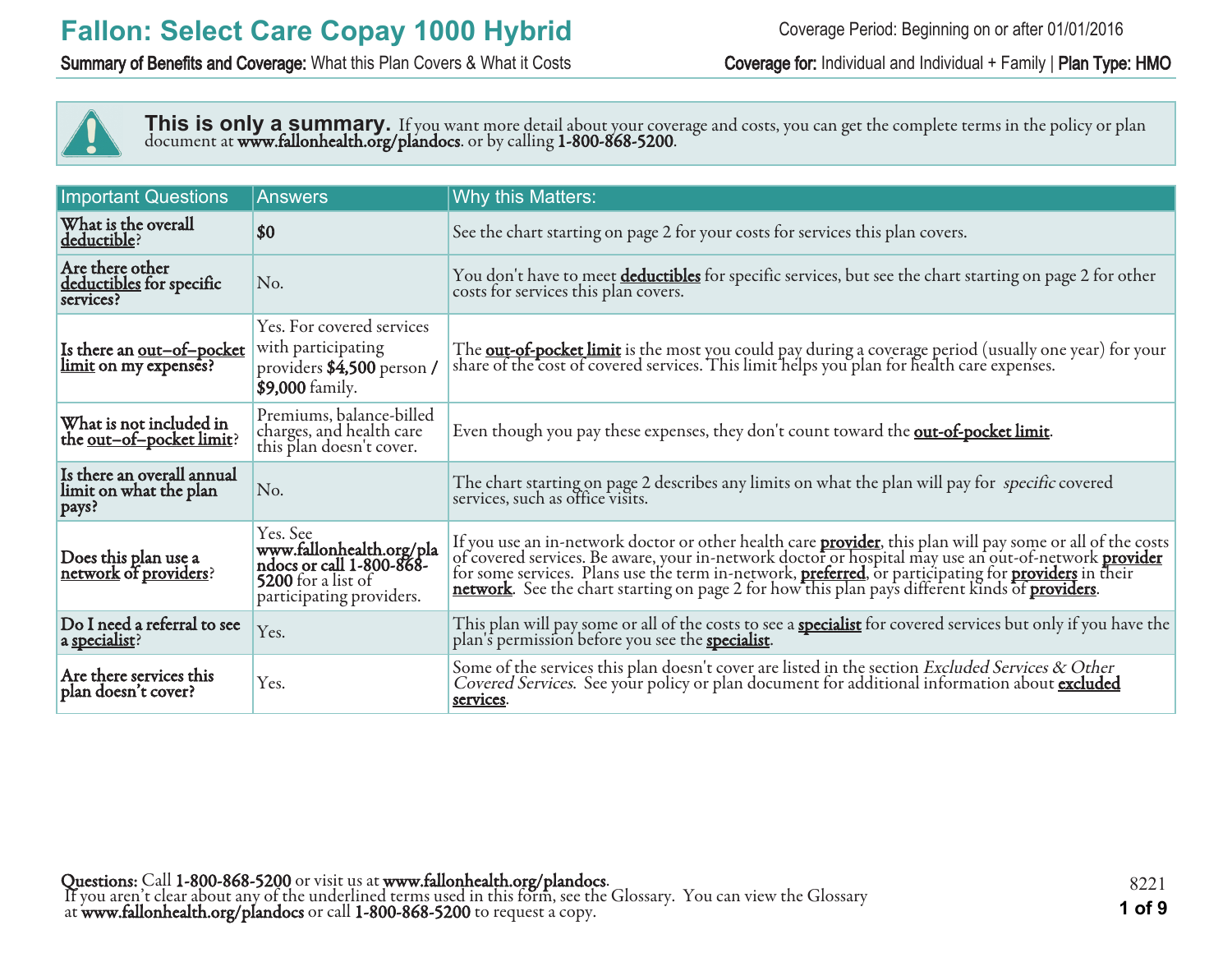Summary of Benefits and Coverage: What this Plan Covers & What it Costs Coverage for: Individual and Individual + Family | Plan Type: HMO

- Co-payments are fixed dollar amounts (for example, \$15) you pay for covered health care, usually when you receive the service.
- Co-insurance is your share of the costs of a covered service, calculated as a percent of the allowed amount for the service. For example, if the plan's <mark>allowed amount</mark> for an overnight hospital stay is \$1,000, your <u>co-insurance</u> payment of 20% would be \$200. This may change if you haven't met your <u>deductible</u>.
- The amount the plan pays for covered services is based on the **allowed amount**. If an out-of-network <mark>provider</mark> charges more than the **allowed amount**, you may have to pay the difference. For example, if an out-of-network hospital charges \$1,500 for an overnight stay and the **allowed amount** is \$1,000, you may have to pay the \$500 difference. (This is called **balance billing.**)
- This plan may encourage you to use in-network **providers** by charging you lower **deductibles**, co-payments and co-insurance amounts.

| <b>Common Medical</b><br>Event                                      | <b>Services You May Need</b>                        | <b>Your Cost if</b><br>You Use an In-<br><b>Network</b><br><b>Provider</b>                                       | <b>Your Cost If</b><br>You Use an<br>Out-of-<br><b>Network</b><br>Provider | <b>Limitations &amp; Exceptions</b>                                                                                                                                   |
|---------------------------------------------------------------------|-----------------------------------------------------|------------------------------------------------------------------------------------------------------------------|----------------------------------------------------------------------------|-----------------------------------------------------------------------------------------------------------------------------------------------------------------------|
|                                                                     | Primary care visit to treat an<br>injury or illness | \$5 co-pay/visit                                                                                                 | Not covered                                                                | --None---------------------------<br>--------------------------------                                                                                                 |
|                                                                     | Specialist visit                                    | \$10 co-pay/visit                                                                                                | Not covered                                                                | Referral and preauthorization required for certain covered<br>services.                                                                                               |
| If you visit a health<br>care <u>provider's</u> office<br>or clinic | Other practitioner office visit                     | \$5 co-pay/visit<br>with your PCP<br>and certain other<br>providers; $$10$ co-<br>pay/visit with a<br>specialist | Not covered                                                                | Chiropractic care limited to 12 visits per benefit period.<br>Referral and preauthorization required for certain covered<br>services.                                 |
|                                                                     | Preventive<br>care/screening/immunization           | No charge                                                                                                        | Not covered                                                                |                                                                                                                                                                       |
|                                                                     | Diagnostic test (x-ray, blood<br>work)              | No charge                                                                                                        | Not covered                                                                | -None----------------------------                                                                                                                                     |
| If you have a test                                                  | Imaging (CT/PET scans,<br>MRIs)                     | \$250 co-pay/test                                                                                                | Not covered                                                                | Limited to one payment per day when performed at the<br>same facility for the same diagnosis. Referral and<br>preauthorization required for certain covered services. |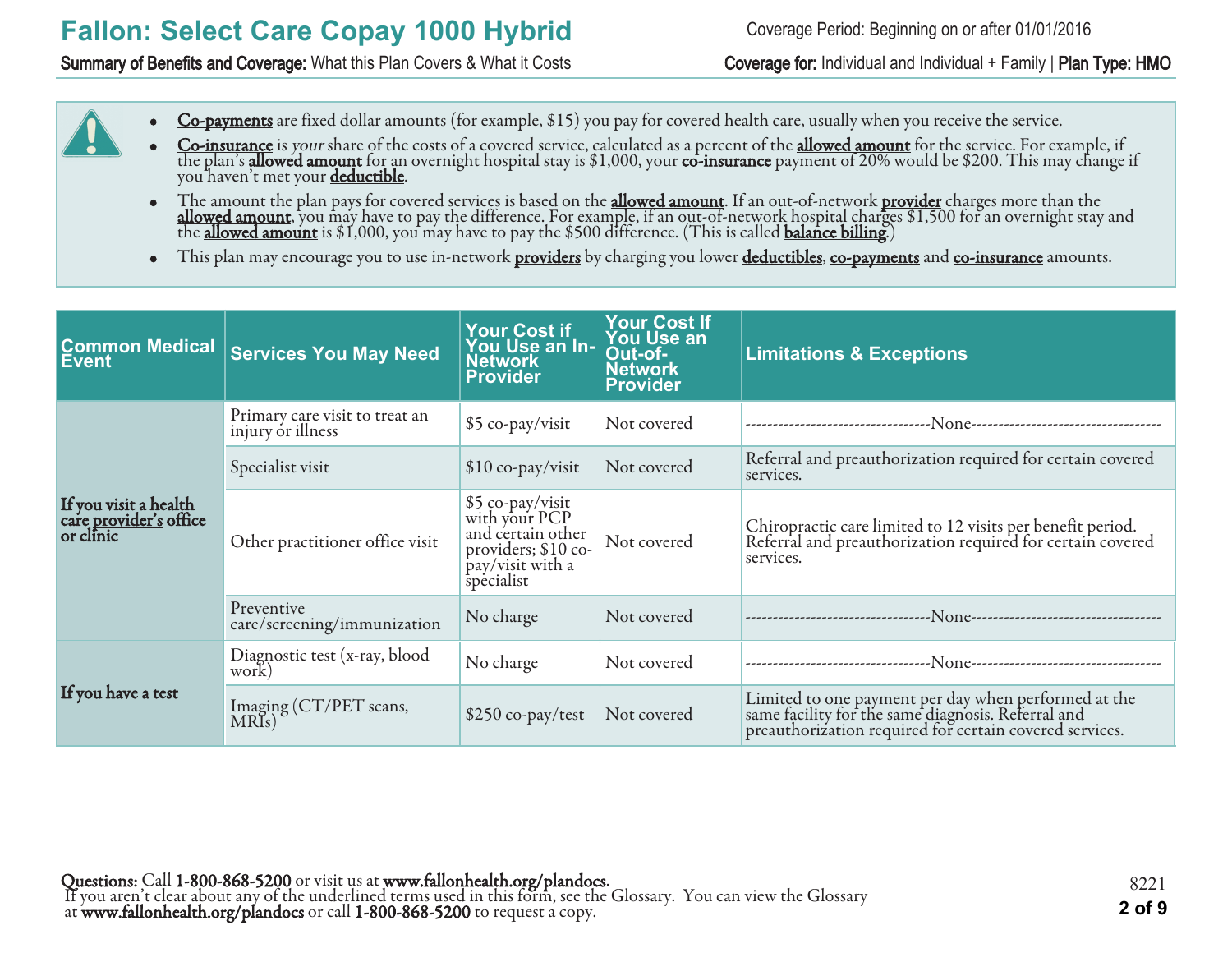Summary of Benefits and Coverage: What this Plan Covers & What it Costs Coverage for: Individual and Individual + Family | Plan Type: HMO

Coverage Period: Beginning on or after 01/01/2016

| <b>Common Medical</b><br><b>Event</b>                                                                      | <b>Services You May Need</b>                      | <b>Your Cost if</b><br>You Use an In-<br><b>Network</b><br><b>Provider</b>                                         | <b>Your Cost If</b><br><b>You Use an</b><br>Out-of-<br><b>Network</b><br><b>Provider</b> | <b>Limitations &amp; Exceptions</b>                                                                                                  |
|------------------------------------------------------------------------------------------------------------|---------------------------------------------------|--------------------------------------------------------------------------------------------------------------------|------------------------------------------------------------------------------------------|--------------------------------------------------------------------------------------------------------------------------------------|
|                                                                                                            | Tier 1 plus Mail Order                            | \$1 copay<br>/prescription<br>(retail and<br>emergency); \$2<br>copay<br>/prescription<br>(mail order)             | $$1$ copay<br>/prescription<br>(emergency only)                                          | Retail covers up to a 30-day supply; Emergency services<br>covers up to a 14-day supply; Mail order covers up to a 90<br>day supply. |
| If you need drugs to<br>treat your illness or<br>condition                                                 | Tier 2 plus Mail Order                            | \$5 copay<br>/prescription<br>(retail and<br>emergency); \$10<br>copay<br>/prescription<br>(mail order)            | \$5 copay<br>/prescription<br>(emergency only)                                           | Retail covers up to a 30-day supply; Emergency services<br>covers up to a 14-day supply; Mail order covers up to a 90<br>day supply. |
| More information<br>about <b>prescription</b><br>drug coverage is<br>available at<br>www.fallonhealth.org. | Tier 3 plus Mail Order                            | \$30 copay<br>/prescription<br>(retail and<br>emergency); \$60<br>copay<br>/prescription<br>(mail order)           | \$30 copay<br>/prescription<br>(êmergency only)                                          | Retail covers up to a 30-day supply; Emergency services<br>covers up to a 14-day supply; Mail order covers up to a 90<br>day supply. |
|                                                                                                            | Tier 4 plus Mail Order                            | 50% coinsurance<br>(retail and<br>emergency) (\$400<br>$max$ ); 50%<br>coinsurance (mail<br>order) (\$1,200<br>max | 50% coinsurance<br>(emergency only)<br>$(\$400^{\circ}$ max $)$                          | Retail covers up to a 30-day supply; Emergency services<br>covers up to a 14-day supply; Mail order covers up to a 90<br>day supply. |
| If you have outpatient                                                                                     | Facility fee (e.g., ambulatory<br>surgery center) | $$500 co-$<br>pay/surgery                                                                                          | Not covered                                                                              | Referral and preauthorization required for certain covered<br>services.                                                              |
| surgery                                                                                                    | Physician/surgeon fees                            | No charge                                                                                                          | Not covered                                                                              | Referral and preauthorization required for certain covered<br>services.                                                              |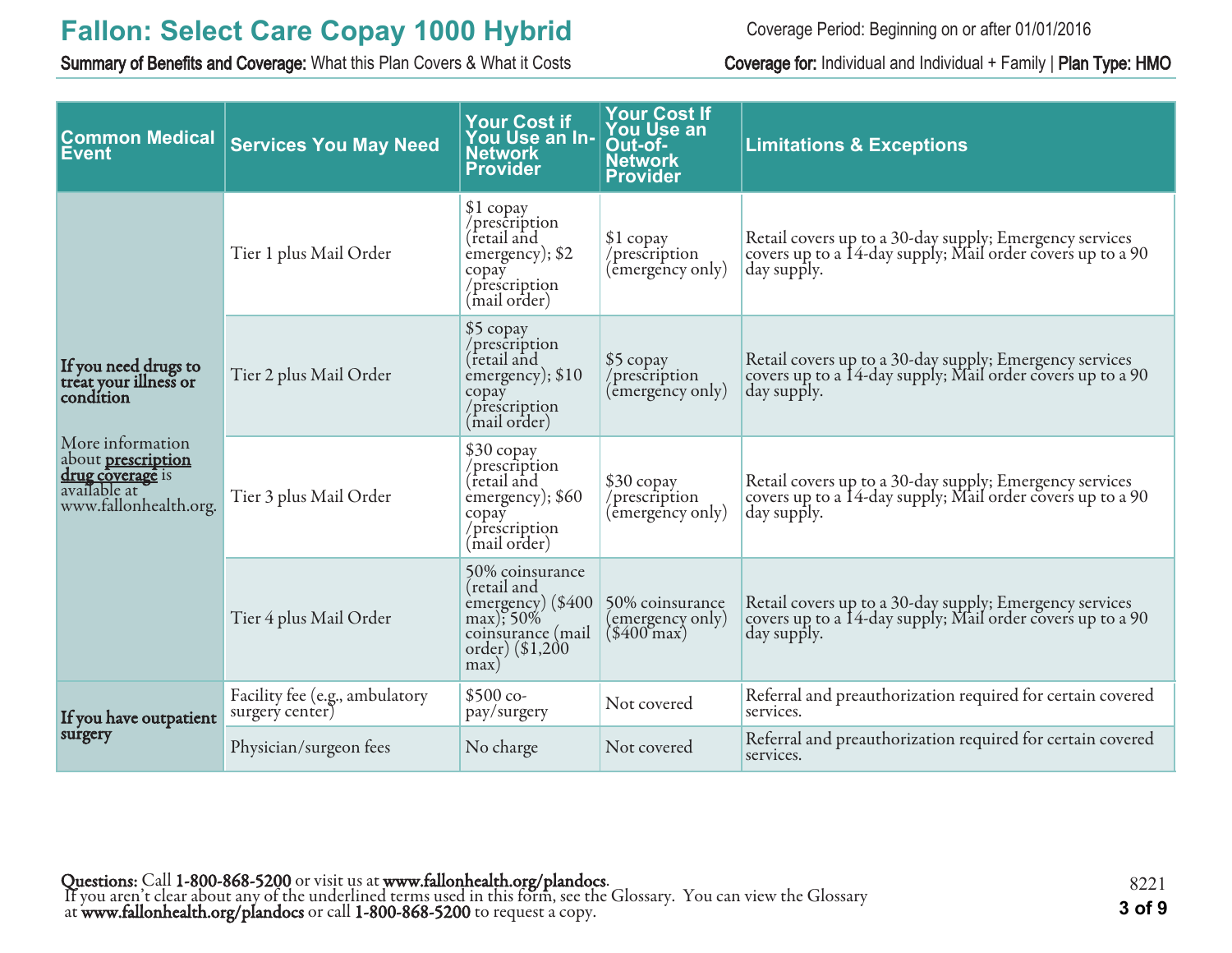Summary of Benefits and Coverage: What this Plan Covers & What it Costs Coverage for: Individual and Individual + Family | Plan Type: HMO

Coverage Period: Beginning on or after 01/01/2016

| <b>Common Medical</b><br><b>Event</b>      | <b>Services You May Need</b>                           | <b>Your Cost if</b><br>You Use an In-<br><b>Network</b><br><b>Provider</b> | <b>Your Cost If</b><br><b>You Use an</b><br>Out-of-<br><b>Network</b><br><b>Provider</b> | <b>Limitations &amp; Exceptions</b>                                                  |
|--------------------------------------------|--------------------------------------------------------|----------------------------------------------------------------------------|------------------------------------------------------------------------------------------|--------------------------------------------------------------------------------------|
|                                            | Emergency room services                                | \$250 co-pay/visit                                                         | \$250 co-pay/visit                                                                       | --------------------------------N <sub>0NC</sub> ----------------------------------- |
| If you need immediate<br>médical attention | Emergency medical<br>transportation                    | No charge                                                                  | No charge                                                                                |                                                                                      |
|                                            | Urgent care                                            | \$5 co-pay/visit                                                           | \$5 co-pay/visit                                                                         |                                                                                      |
| If you have a hospital                     | Facility fee (e.g., hospital room)                     | $$1,000$ co-<br>pay/admission                                              | Not covered                                                                              | Referral and preauthorization required for certain covered<br>services.              |
| stay                                       | Physician/surgeon fee<br>No charge                     |                                                                            | Not covered                                                                              | Referral and preauthorization required for certain covered<br>services.              |
|                                            | Mental/Behavioral Health<br><b>Outpatient Services</b> | \$5 co-pay/visit                                                           | Not covered                                                                              | Referral and preauthorization required for certain covered<br>services.              |
| If you have mental<br>health, behavioral   | Mental/Behavioral Health<br><b>Inpatient Services</b>  | No charge                                                                  | Not covered                                                                              | Referral and preauthorization required for certain covered<br>services.              |
| health, or substance<br>abuse needs        | Substance use disorder<br>outpatient services          | \$5 co-pay/visit                                                           | Not covered                                                                              | Referral and preauthorization required for certain covered<br>services.              |
|                                            | Substance use disorder<br>inpatient services           | No charge                                                                  | Not covered                                                                              | Referral and preauthorization required for certain covered<br>services.              |
|                                            | Prenatal and postnatal care                            | \$5 co-pay/visit                                                           | Not covered                                                                              | For prenatal care, you pay an office visit co-pay for your first<br>visit only.      |
| If you are pregnant                        | Delivery and all inpatient<br>services                 | $$1,000$ co-<br>pay/admission                                              | Not covered                                                                              | Referral and preauthorization required for certain covered<br>services.              |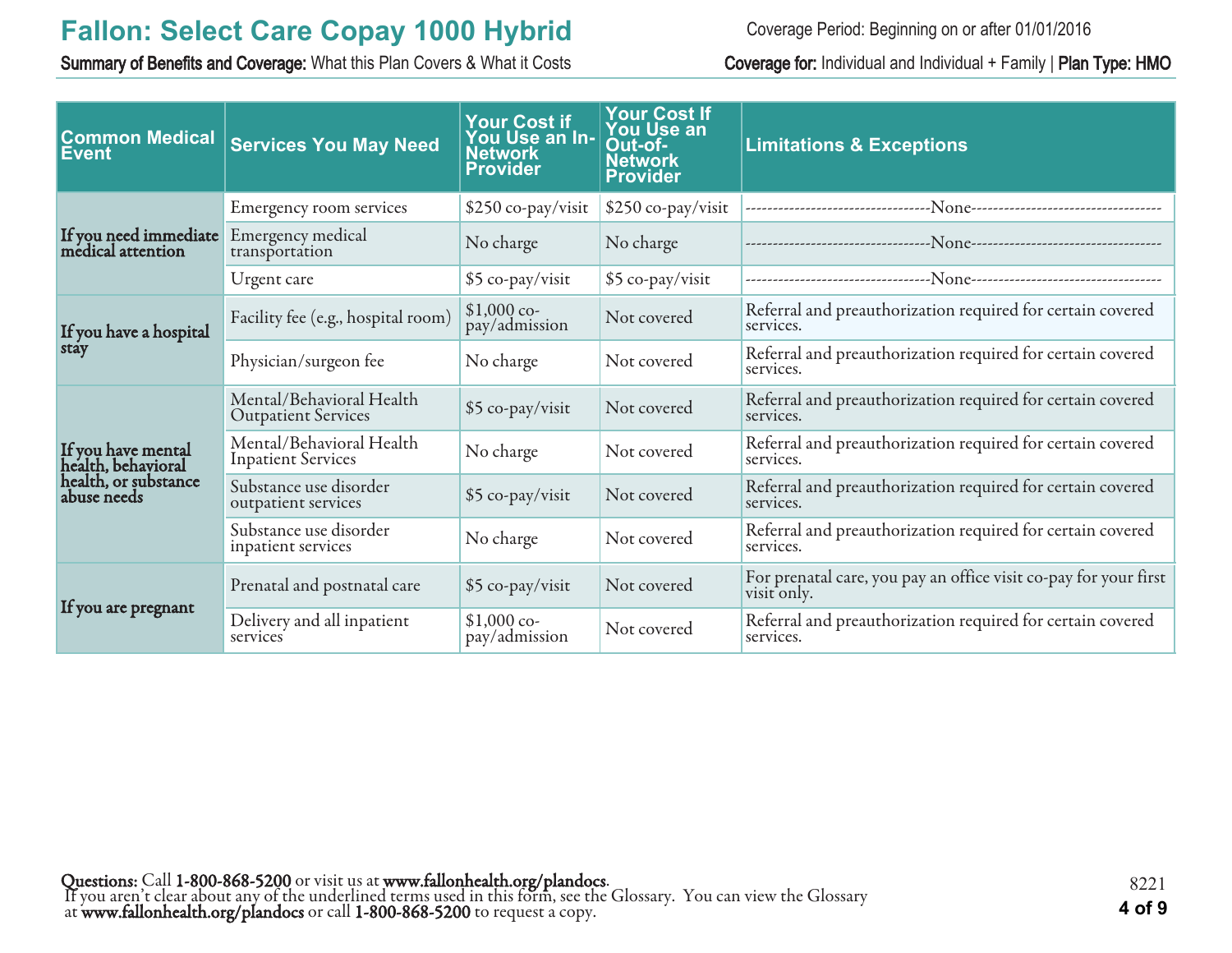Summary of Benefits and Coverage: What this Plan Covers & What it Costs Coverage for: Individual and Individual + Family | Plan Type: HMO

Coverage Period: Beginning on or after 01/01/2016

| <b>Common Medical</b><br><b>Event</b>                                   | <b>Services You May Need</b> | <b>Your Cost if</b><br>You Use an In-<br><b>Network</b><br><b>Provider</b> | <b>Your Cost If</b><br><b>You Use an</b><br>Out-of-<br><b>Network</b><br><b>Provider</b> | <b>Limitations &amp; Exceptions</b>                                                                                                                             |
|-------------------------------------------------------------------------|------------------------------|----------------------------------------------------------------------------|------------------------------------------------------------------------------------------|-----------------------------------------------------------------------------------------------------------------------------------------------------------------|
|                                                                         | Home health care             | No charge                                                                  | Not covered                                                                              | Referral and preauthorization required for certain covered<br>services.                                                                                         |
|                                                                         | Rehabilitation services      | \$10 co-pay/visit<br>in an office                                          | Not covered                                                                              | Short-term physical and occupational therapy limited to 60<br>visits combined per year. Referral and preauthorization<br>required for certain covered services. |
| If you need help<br>recovering or have<br>other special health<br>needs | <b>Habilitation</b> services | \$10 co-pay/visit<br>in an office                                          | Not covered                                                                              | Referral and preauthorization required for certain covered<br>services.                                                                                         |
|                                                                         | Skilled nursing care         | $$1,000$ co-<br>pay/admission                                              | Not covered                                                                              | Up to 100 days per year. Referral and preauthorization<br>required for certain covered services.                                                                |
|                                                                         | Durable medical equipment    | 20% coinsurance                                                            | Not covered                                                                              | Referral and preauthorization required for certain covered<br>services.                                                                                         |
|                                                                         | Hospice service              | No charge                                                                  | Not covered                                                                              | Referral and preauthorization required for certain covered<br>services.                                                                                         |
| If your child needs<br>dental or eye care                               | Eye exam                     | No charge                                                                  | Not covered                                                                              | Routine eye exams are limited to one per 12 month period.                                                                                                       |
|                                                                         | Glasses                      | Not covered                                                                | Not covered                                                                              |                                                                                                                                                                 |
|                                                                         | Dental check up              | No charge                                                                  | Not covered                                                                              | Dental check ups are limited to two per 12 month period.                                                                                                        |

#### **Excluded Services & Other Covered Services:**

**Services Your Plan Does NOT Cover** (This isn't a complete list. Check your policy or plan document for other excluded services.)

| Acupuncture                | • Hearing Aids (over the age of $21$ )                  | • Private-Duty Nursing |
|----------------------------|---------------------------------------------------------|------------------------|
| $\bullet$ Cosmetic Surgery | $\bullet$ Long-Term Care                                | • Routine Foot Care    |
| Dental Care (Adult)        | • Non-Emergency Care When Traveling<br>Outside the U.S. |                        |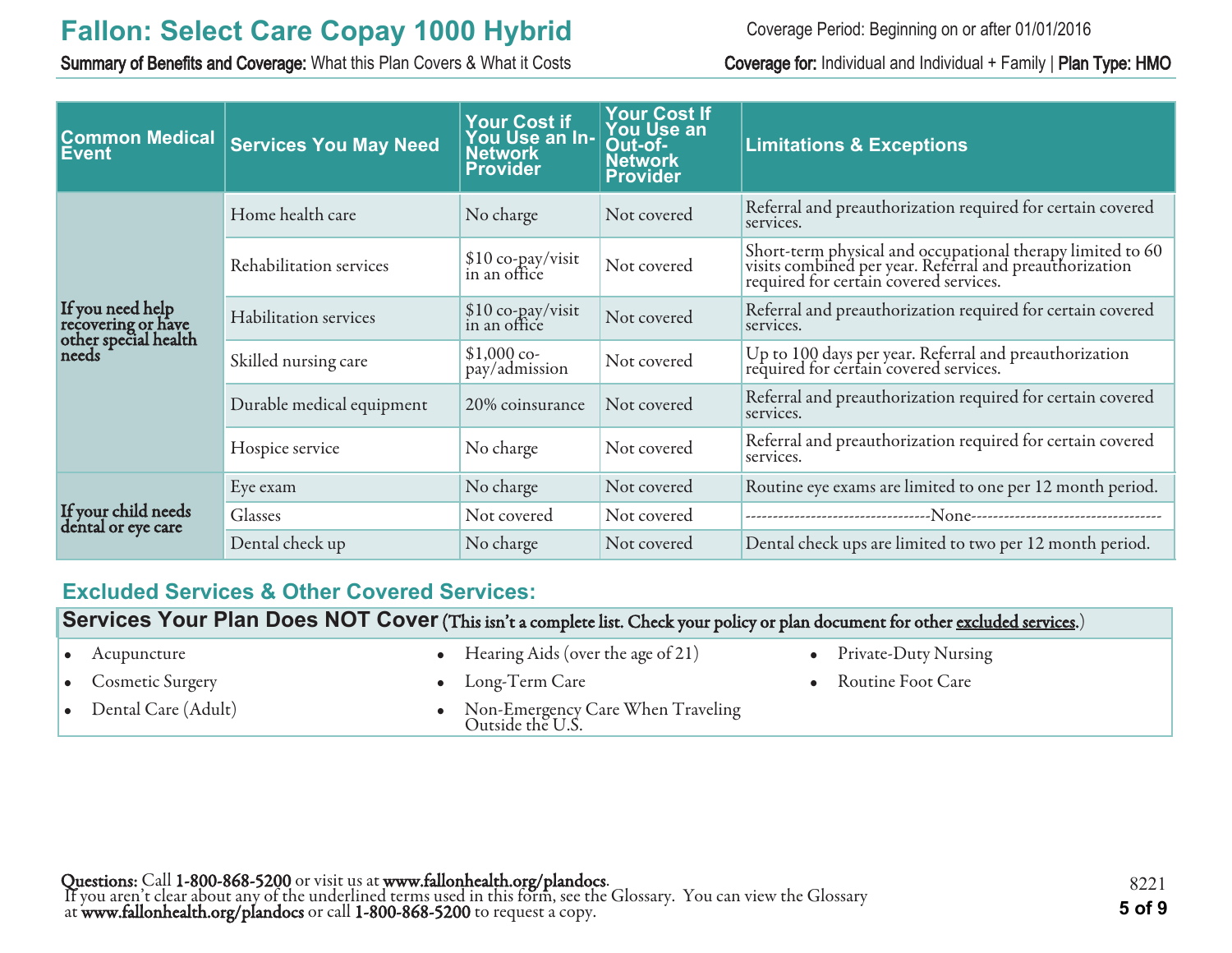Summary of Benefits and Coverage: What this Plan Covers & What it Costs Coverage for: Individual and Individual + Family | Plan Type: HMO

#### **Excluded Services & Other Covered Services:**

| Other Covered Services (This isn't a complete list. Check your policy or plan document for other covered services and your costs for these<br>services.) |  |                                                        |  |                          |
|----------------------------------------------------------------------------------------------------------------------------------------------------------|--|--------------------------------------------------------|--|--------------------------|
| <b>Abortion Services</b>                                                                                                                                 |  | • Chiropractic Care (limited to 12 visits per<br>year) |  | Routine Eye Care (Adult) |
| <b>Bariatric Surgery</b>                                                                                                                                 |  | • Infertility Treatment                                |  | Weight Loss Programs     |

#### **Your Rights to Continue Coverage:**

If you lose coverage under the plan, then, depending upon the circumstances, Federal and State laws may provide protections that allow you to keep health coverage. Any such rights may be limited in duration and will require you to pay a premium, which may be significantly higher than the premium you pay while covered under the plan. Other limitations on your rights to continue coverage may also apply. For more information on your rights to continue coverage, contact the plan at 1-800-868-5200. You may also contact your state insurance department, the U.S. Department of Labor, Employee Benefits Security Administration at 1-866-444-3272 or www.dol.gov/ebsa, or the U.S. Department of Health and Human Services at 1-877-267-2323 x61565 or www.cciio.cms.gov.

#### **Your Grievance and Appeals Rights:**

If you have a complaint or are dissatisfied with a denial of coverage for claims under your plan, you may be able to appeal or file a grievance. For questions about your rights, this notice, or assistance, you can contact: Fallon Community Health Plan, Member Appeals and Grievances Department, 10 Chestnut Street, Worcester, MA, 01608, 1-800-868-5200, ext. 69950, grievance@fchp.org. You may also contact your state insurance department at Massachusetts Division of Insurance Consumer Service Section 1-617-521-7794. Additionally, a consumer assistance program can help file your appeal. Contact Health Care for All, 30 Winter St., Ste. 1004, Boston, MA, 02108, 1-800-272-4232, www.massconsumerassistance.org. Group members may also contact the Department of Labor's Employee Benefits Security Administration at 1-866-444-EBSA (3272) or www.dol.gov/ebsa/healthreform.

### **Does this Coverage Meet the Minimum Value Standard?**

The Affordable Care Act establishes a minimum value standard of benefits of a health plan. The minimum value standard is 60% (actuarial value). This health coverage does meet the minimum value standard for the benefits it provides.

Questions: Call 1-800-868-5200 or visit us at www.fallonhealth.org/plandocs. If you aren't clear about any of the underlined terms used in this form, see the Glossary. You can view the Glossary at www.fallonhealth.org/plandocs or call 1-800-868-5200 to request a copy. **6 of 9**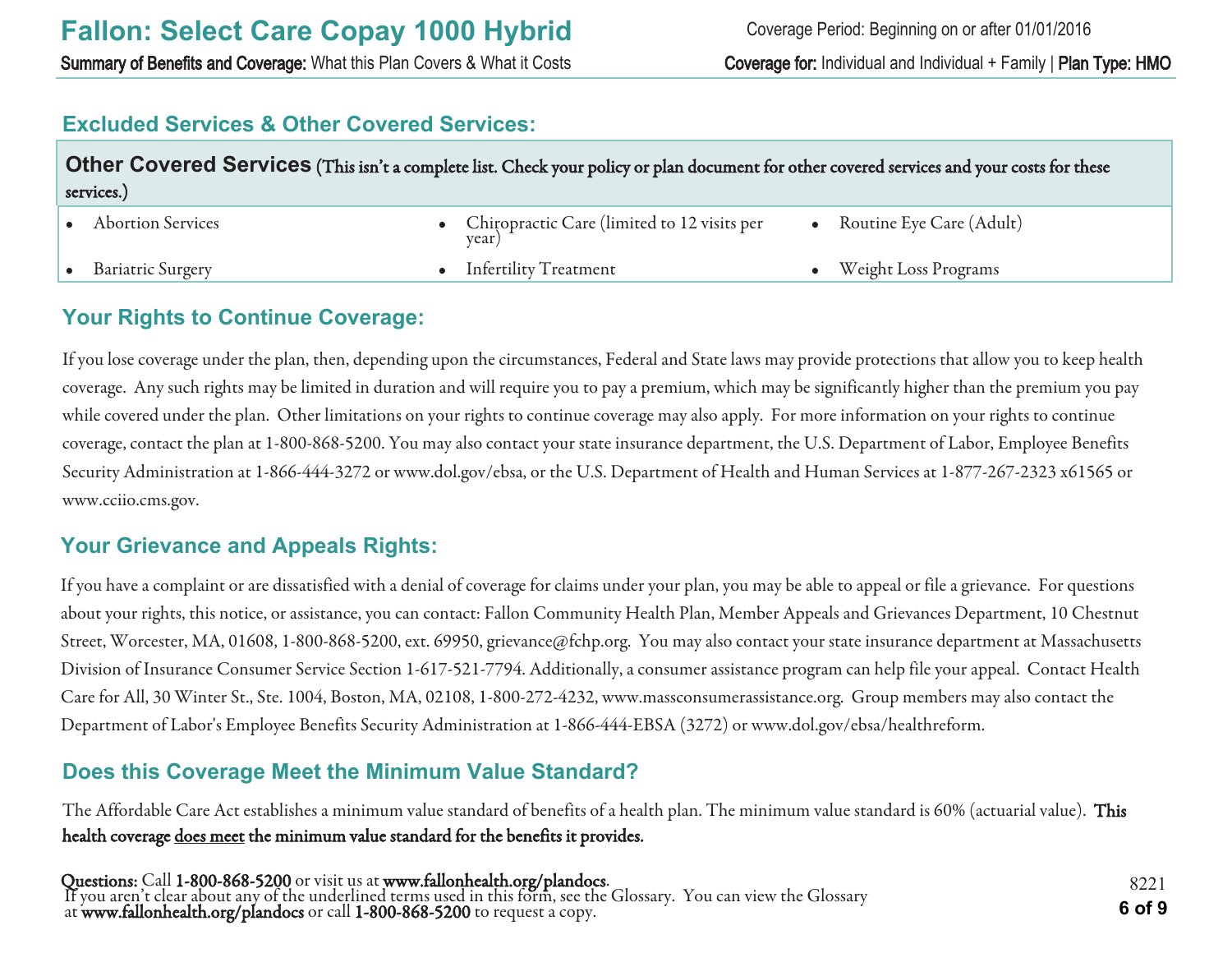### **Does this Coverage Provide Minimum Essential Coverage?**

The Affordable Care Act requires most people to have health care coverage that qualifies as "minimum essential coverage". This plan or policy does provide minimum essential coverage.

#### **Language Access Services**

Spanish (Español): Para obtener asistencia en Español, llame al 1-800-868-5200.

–––––––––––––––––––To see examples of how this plan might cover costs for a sample medical situation, see the next page.–––––––––––––––––––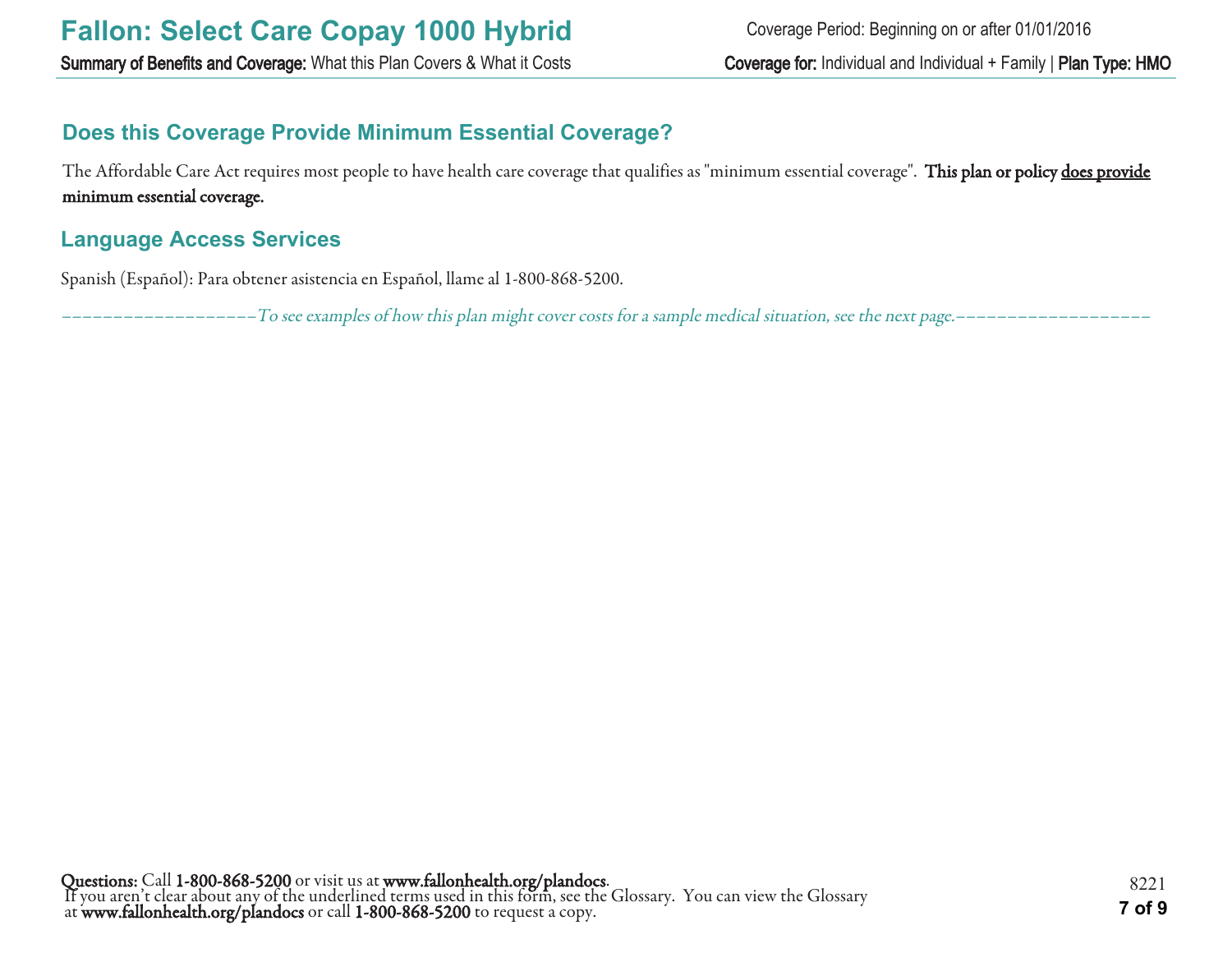### **About these Coverage Examples:**

These examples show how this plan might cover medical care in given situations. Use these examples to see, in general, how much financial protection a sample patient might get if they are covered under different plans.



Don't use these examples to estimate your actual costs under this plan. The actual care you receive will be different from these examples, and the cost of that care will also be different.

See the next page for important information about these examples.

### **Having a baby** (normal delivery)

- **Amount owed to providers: \$7,540**
- **Plan pays \$6,500**
- **Patient pays \$1,040**

#### **Sample care costs:**

| Hospital charges (mother)  | \$2,700 |
|----------------------------|---------|
| Routine obstetric care     | \$2,100 |
| Hospital charges (baby)    | \$900   |
| Anesthesia                 | \$900   |
| Laboratory tests           | \$500   |
| Prescriptions              | \$200   |
| Radiology                  | \$200   |
| Vaccines, other preventive | \$40    |
| Total                      | \$7,540 |
| <b>Patient pays:</b>       |         |
| Deductibles                | \$0     |
| Co-pays                    | \$1,010 |
| Co-insurance               | \$0     |
| Limits or exclusions       | \$30    |
| Total                      | \$1,040 |

#### Coverage Period: Beginning on or after 01/01/2016

#### Coverage Examples Coverage for: Individual and Individual + Family | Plan Type: HMO

### **Managing type 2 diabetes** (routine maintenance of a well-controlled condition)

- **Amount owed to providers: \$5,400 College**
- **Plan pays \$5,090** F.
- **Patient pays \$310**

#### **Sample care costs:**

| Prescriptions                  | \$2,900 |
|--------------------------------|---------|
| Medical Equipment and Supplies | \$1,300 |
| Office Visits and Procedures   | \$700   |
| Education                      | \$300   |
| Laboratory tests               | \$100   |
| Vaccines, other preventive     | \$100   |
| Total                          | \$5,400 |
| <b>Patient pays:</b>           |         |
| Deductibles                    | ደ ሰ     |

| Total                | \$310 |
|----------------------|-------|
| Limits or exclusions | \$40  |
| Co-insurance         | \$0   |
| Co-pays              | \$270 |
| Deductibles          | \$0   |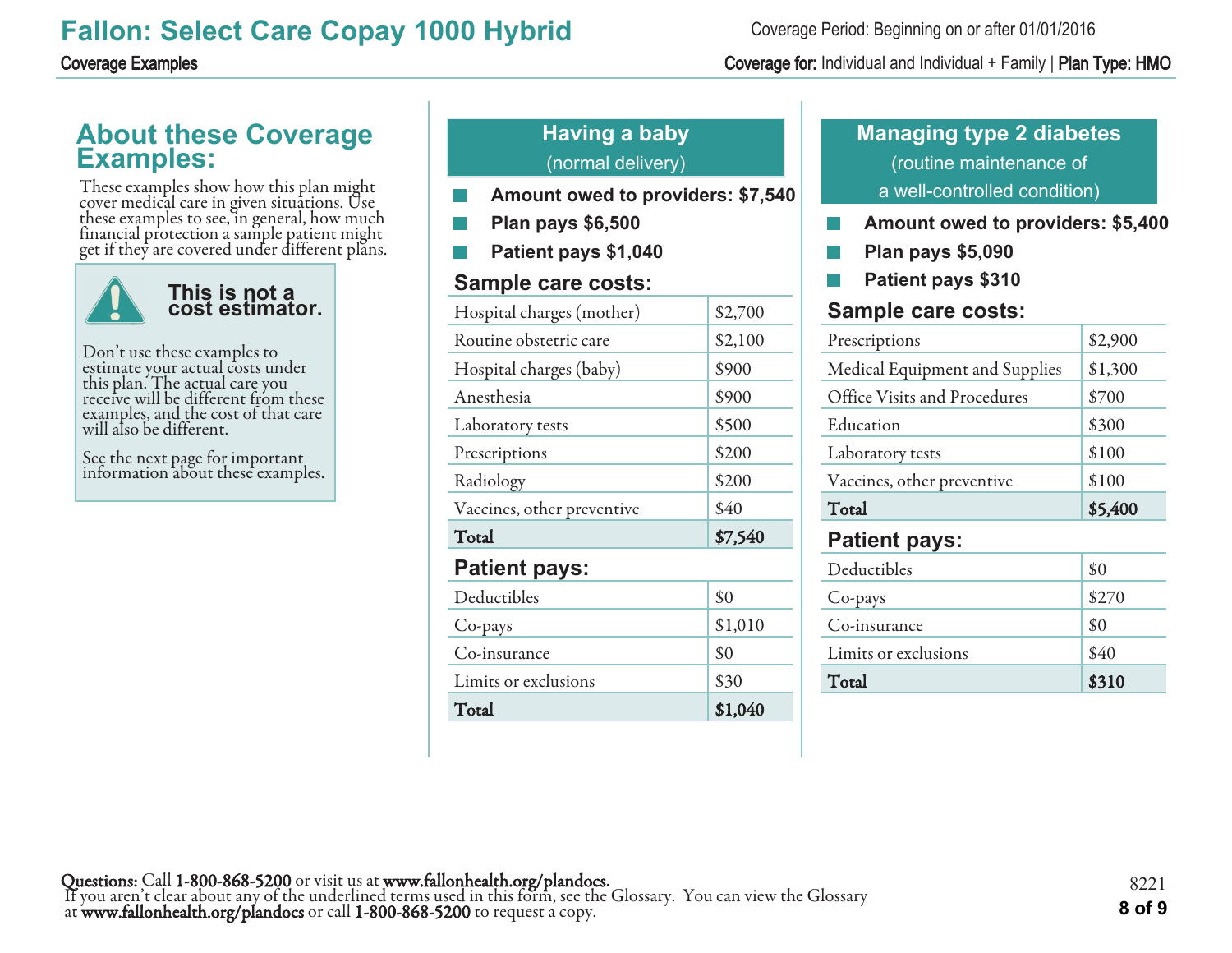Coverage Examples Coverage for: Individual and Individual + Family | Plan Type: HMO

# **Questions and answers about the Coverage Examples:**

#### **What are some of the assumptions behind the Coverage Examples?**

- Costs don't include **premiums**.
- Sample care costs are based on national averages supplied by the U.S. Department of Health and Human Services, and aren't specific to a particular geographic area or health plan.
- The patient's condition was not an excluded or preexisting condition.
- All services and treatments started and ended in the same coverage period.
- There are no other medical expenses for any member covered under this plan.
- Out-of-pocket expenses are based only on treating the condition in the example.
- The patient received all care from in-network **providers**. If the patient had received care from out-of-network **providers**, costs would have been higher.

#### **What does a Coverage Example show?**

For each treatment situation, the Coverage Example helps you see how **deductibles**, copayments, and co-insurance can add up. It also helps you see what expenses might be left up to you to pay because the service or treatment isn't covered or payment is limited.

#### **Does the Coverage Example predict my own care needs?**

**x** No. Treatments shown are just examples. The care you would receive for this condition could be different based on your doctor's advice, your age, how serious your condition is, and many other factors.

#### **Does the Coverage Example predict my future expenses?**

**×** No. Coverage Examples are not cost estimators. You can't use the examples to estimate costs for an actual condition. They are for comparative purposes only. Your own costs will be different depending on the care you receive, the prices your **providers** charge, and the reimbursement your health plan allows.

#### **Can I use Coverage Examples to compare plans?**

**<u>Yes.</u>** When you look at the Summary of Benefits and Coverage for other plans, you'll find the same Coverage Examples. When you compare plans, check the "Patient Pays" box in each example. The smaller that number, the more coverage the plan provides.

#### **Are there other costs I should consider when comparing plans?**

**<u>Yes.</u>** An important cost is the **premium** you pay. Generally, the lower your **premium**, the more you'll pay in out-of-pocket costs, such as co-payments, deductibles, and coinsurance. You should also consider contributions to accounts such as health savings accounts (HSAs), flexible spending arrangements (FSAs) or health reimbursement accounts (HRAs) that help you pay out-of-pocket expenses.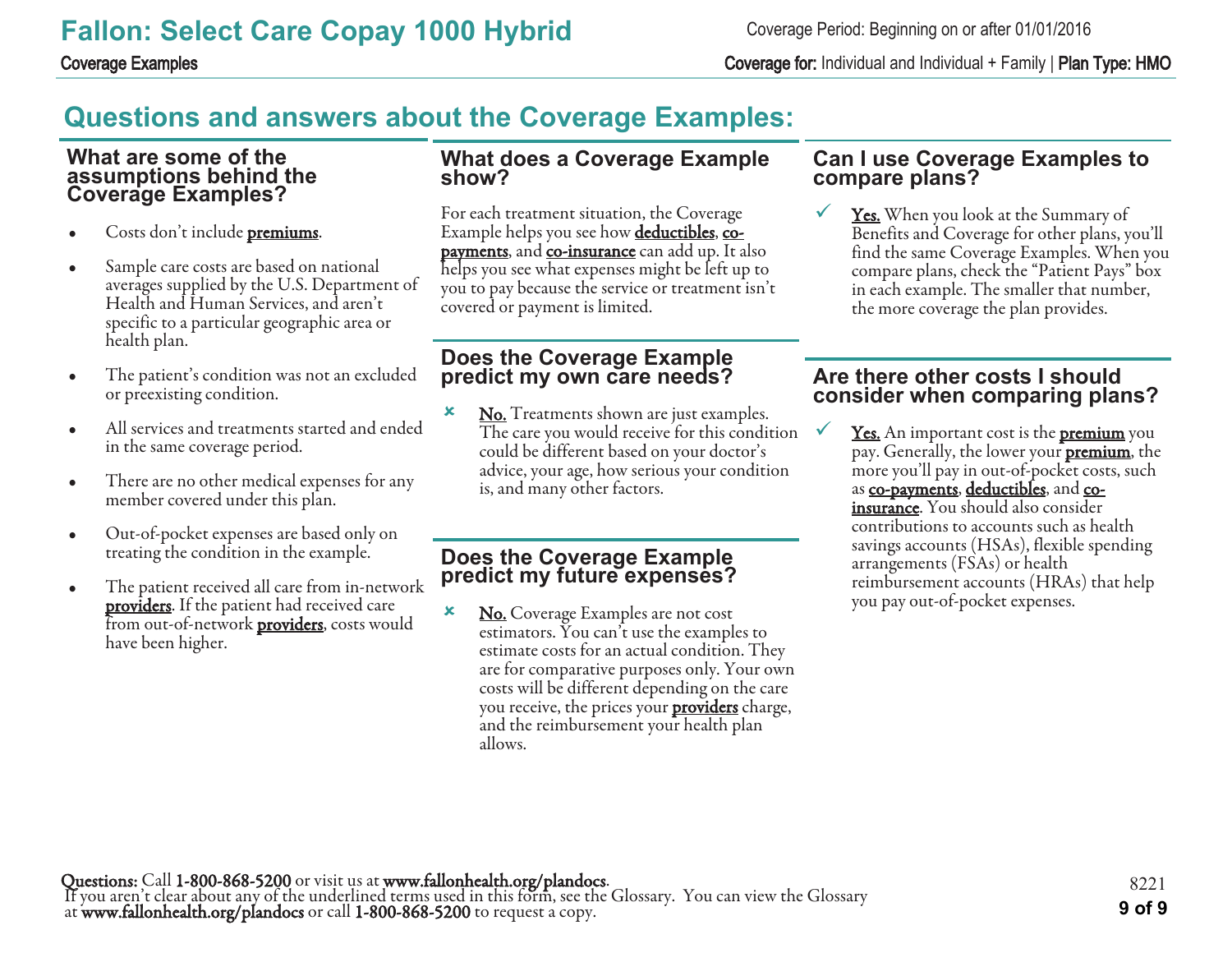

# **Select Care** Copay 1000 Hybrid

Benefit Summary—Benefits ef  $\mathcal{B}$  summary 1, 2016 and between January 1, 2016 and beyond beyond beyond beyond beyond beyond beyond beyond beyond  $\mathcal{B}$ 

### The Fallon difference

With Select Care Copay 1000 Hybrid, you get everything you need to live a healthy life. This plan every anny you need to live a healthy life. This plant features comprehensive medical benefits including:

- \$5 primary care office visits
- \$1 drug copayments for Tier 1 and \$5 for Tier 2
- \$10 specialist visits
- An annual fitness reimbursement of up to \$150 that can be used for gym memberships at the gym of your choice with no limitations, school and town sports fees, home fitness equipment, exercise classes, ski lift tickets, and more!
- \$0 copayments for routine physical exams and<br>other preventive services, including mammogram other preventive services, including mammograms,
- $\bullet$  \$0 copayments for routine annual eye exams
- \$0 copayment for both preventive and diagnostic
- **Pedi-Dental up to age 19 included.**<br> **Nume Connect:** A free 24/7 nume of
- Nurse Connect: A free 24/7 nurse call line
- Member discounts on products and services to<br>keep you healthy and features you won't find keep you healthy and find find find find find find find the find find find  $\frac{1}{2}$ anywhere else.

With the plan, you also have no deductibles, but you do have a copayment on hospital admissions.

And if you or someone in your family has asthma,<br>diabetes or is taking medication for both high blood pressure and high cholesterol, there are other great benefits for you! For a full listing of other great there is you! There is the formation of the full distinguished the full distinguished in the full of the same of the same of the same of the same of the same of the same of the same of the same of the same of t  $t_{\text{t}}$  benefits, see your Schedule of Benefits

**How to receive care:**<br>With Select Care Copay 1000 Hybrid, you can choose to get your care from doctors, specialists, hospitals and health care facilities in the Select Care network. You can be seen at physician practices, community hospitals and medical facilities across Massachusetts and Southern New Hampshire, Massachusetts and Southern New Hampshire, giving you a wide choice of health care providers.

For a complete list of Select Care providers, visit the "Find a Doctor" tool on Fallon.org.

#### Choosing a primary care provider (PCP)

Your relationship with your PCP is very important because he or she will work with Fallon to provide or arrange most of your care. As a member of Select Care Copay 1000 Hybrid, you must select a PCP. To do this, just complete the section on your Fallon membership enrollment form. If you need help choosing a PCP, please visit the "Find a Doctor" tool on Fallon.org or call Customer Service. Service.

Obtaining specialty care<br>When you want to visit a specialist, talk with your PCP first. He or she will help arrange specialty care for you. The following services do not require a referral when you see a provider in the Select Care network: routine obstetrics/gynecology care, screening eye exams and behavioral health services. For more information on referral procedures for specialty services, consult your Select Care Member Handbook/Evidence of Coverage.

#### **Emergency medical care**

Emergency services do not require referral or authorization. When you have an emergency medical condition, you should go to the nearest emergency department or call your local emergency communications system (police, fire department or 911). For more information on emergency benefits and plan procedures for emergency services, consult your Select Care Member Handbook/Evidence of Coverage. Member Handbook/Evidence of Coverage.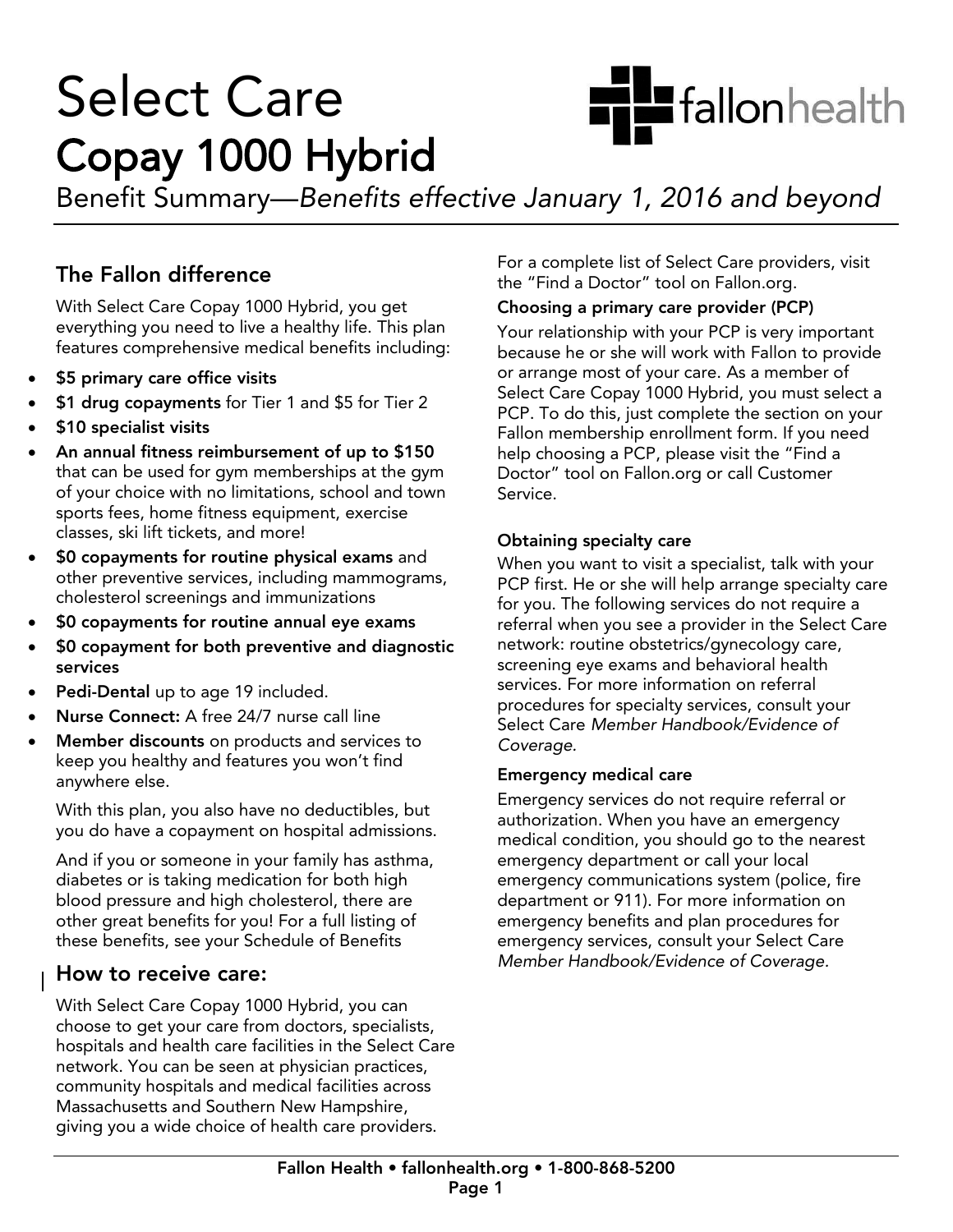| <b>Plan specifics</b>                                                                                                                                                                                                                                                                                       |                                                                       |
|-------------------------------------------------------------------------------------------------------------------------------------------------------------------------------------------------------------------------------------------------------------------------------------------------------------|-----------------------------------------------------------------------|
| <b>Benefit period</b><br>The benefit period, sometimes referred to as a "benefit year," is the 12-month span<br>of plan coverage, and the time during which the deductible, out-of-pocket maximum<br>and specific benefit maximums accumulate.                                                              | Jan. 1 – Dec. 31                                                      |
| Out-of-pocket maximum<br>The out-of-pocket maximum is the total amount of deductible, coinsurance and<br>copayments you are responsible for in a benefit period. The out-of-pocket maximum<br>does not include your premium charge or any amounts you pay for services that are<br>not covered by the plan. | \$4,500 individual<br>\$9,000 family                                  |
| <b>Benefits</b>                                                                                                                                                                                                                                                                                             | Your cost                                                             |
| <b>Office</b>                                                                                                                                                                                                                                                                                               |                                                                       |
| Routine physical exams (according to MHQP preventive guidelines)                                                                                                                                                                                                                                            | \$0                                                                   |
| Office visits (primary care provider)                                                                                                                                                                                                                                                                       | \$5 per visit                                                         |
| Office visits (diabetes management)                                                                                                                                                                                                                                                                         | \$0 (up to four visits)                                               |
| Office visits (specialist)                                                                                                                                                                                                                                                                                  | \$10 per visit                                                        |
| Office visits (limited service clinics, e.g., Minute Clinic)                                                                                                                                                                                                                                                | \$5 per visit                                                         |
| Routine eye exams (one every 12 months)                                                                                                                                                                                                                                                                     | \$0                                                                   |
| Short-term rehabilitative services (60 visits per benefit period)                                                                                                                                                                                                                                           | \$10 per visit                                                        |
| Prenatal care                                                                                                                                                                                                                                                                                               | \$5 first visit only                                                  |
| Preventive services<br>Tests, immunizations and services geared to help screen for diseases and improve<br>early detection when symptoms or diagnosis are not present                                                                                                                                       | Covered in full                                                       |
| Diagnostic services<br>Tests, immunizations and services that are intended to diagnose, check the status of,<br>or treat a disease or condition                                                                                                                                                             | Covered in full                                                       |
| Imaging (CAT, PET, MRI, Nuclear Cardiology)                                                                                                                                                                                                                                                                 | \$250 per visit                                                       |
| Chiropractic care (12 visits per benefit period)                                                                                                                                                                                                                                                            | \$10 per visit                                                        |
| <b>Prescriptions</b>                                                                                                                                                                                                                                                                                        | Tier 1/Tier 2/Tier 3/Tier 4                                           |
| Prescription drugs, insulin and insulin syringes                                                                                                                                                                                                                                                            | \$1/\$5/\$30/50% coins. w/\$400<br>max (per 30-day supply)            |
| Generic contraceptives and contraceptive devices                                                                                                                                                                                                                                                            | \$0<br>(30-day supply)                                                |
| Brand contraceptives with no generic equivalent (prior authorization required)                                                                                                                                                                                                                              | With prior authorization: \$0<br>(30-day supply)                      |
| Brand contraceptives with a generic equivalent (prior authorization required)                                                                                                                                                                                                                               | Tier 3: \$30<br>Tier 4: 50% coins. w/\$400 max<br>(per 30-day supply) |
| Prescription medication refills obtained through the mail order program                                                                                                                                                                                                                                     | \$2/\$10/\$60/50% coins. w/<br>\$1200 max<br>(per 90-day supply)      |
| Prilosec OTC, Prevacid 24HR, omeprazole OTC (prescription required)                                                                                                                                                                                                                                         | \$5                                                                   |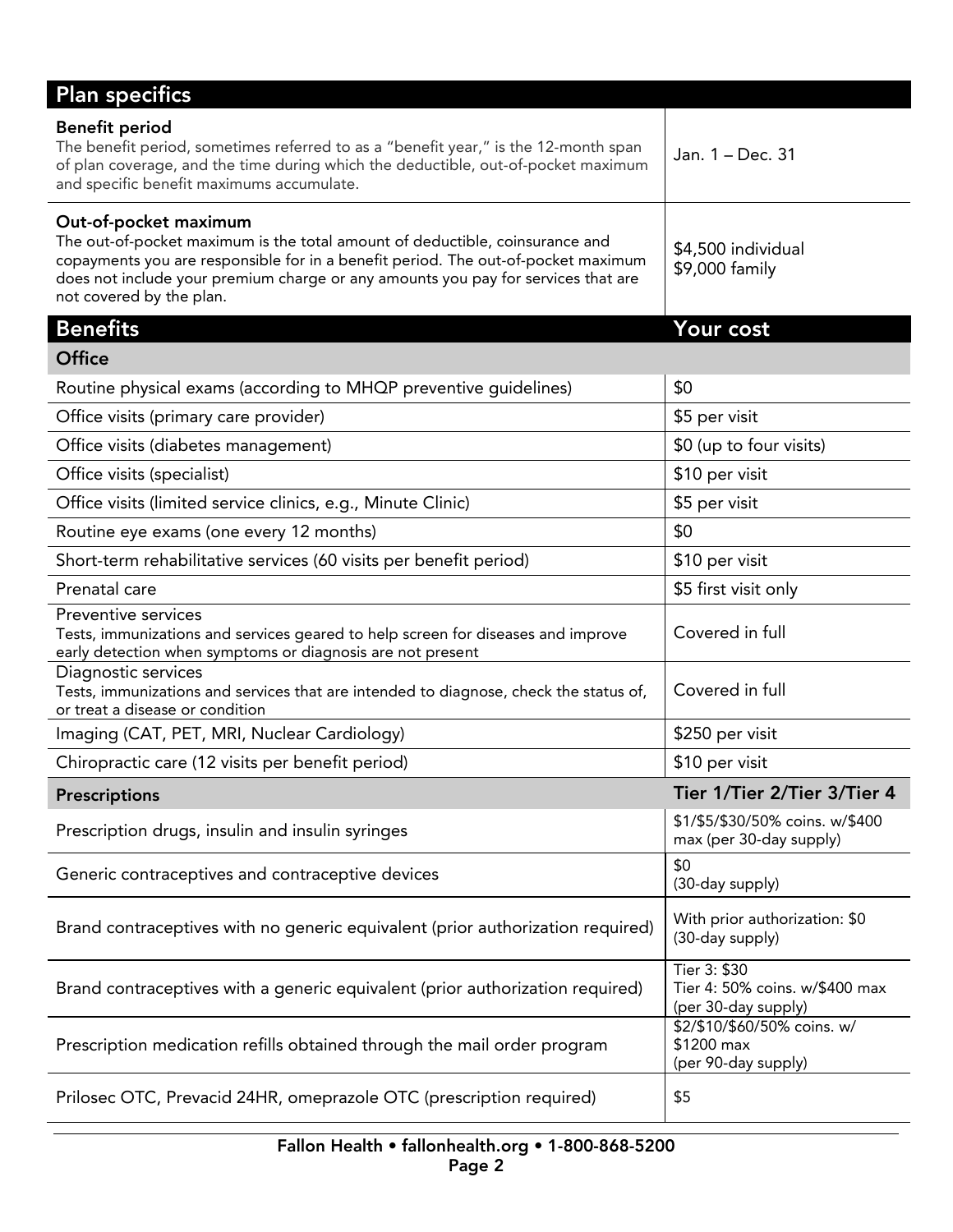| <b>Benefits</b>                                                                                                                                                                                                        | Your cost                               |
|------------------------------------------------------------------------------------------------------------------------------------------------------------------------------------------------------------------------|-----------------------------------------|
| Inpatient hospital services                                                                                                                                                                                            |                                         |
| Room and board in a semiprivate room (private when medically necessary)                                                                                                                                                | \$1,000 copayment                       |
| Physicians' and surgeons' services                                                                                                                                                                                     | Covered in full                         |
| Physical and respiratory therapy                                                                                                                                                                                       | Covered in full                         |
| Intensive care services                                                                                                                                                                                                | Covered in full                         |
| Maternity care                                                                                                                                                                                                         | Covered in full                         |
| Same-day surgery                                                                                                                                                                                                       |                                         |
| Same-day surgery in a hospital outpatient or ambulatory care setting                                                                                                                                                   | \$500 per surgery                       |
| <b>Emergencies</b>                                                                                                                                                                                                     |                                         |
| Emergency room visit                                                                                                                                                                                                   | \$250 copayment<br>(waived if admitted) |
| <b>Skilled nursing</b>                                                                                                                                                                                                 |                                         |
| Skilled care in a semiprivate room                                                                                                                                                                                     | \$1,000 copayment                       |
| Substance abuse                                                                                                                                                                                                        |                                         |
| Office visits                                                                                                                                                                                                          | \$5 per visit                           |
| Detoxification in an inpatient setting                                                                                                                                                                                 | Covered in full                         |
| Rehabilitation in an inpatient setting                                                                                                                                                                                 | Covered in full                         |
| <b>Mental health</b>                                                                                                                                                                                                   |                                         |
| Office visits                                                                                                                                                                                                          | \$5 per visit                           |
| Services in a general or psychiatric hospital                                                                                                                                                                          | Covered in full                         |
| <b>Other health services</b>                                                                                                                                                                                           |                                         |
| Skilled home health care services                                                                                                                                                                                      | Covered in full                         |
| Durable medical equipment                                                                                                                                                                                              | 20% coinsurance                         |
| Medically necessary ambulance services                                                                                                                                                                                 | Covered in full                         |
| <b>Value-added features</b>                                                                                                                                                                                            |                                         |
| It Fits!, an annual benefit period fitness reimbursement (including school and<br>town sports programs, gym memberships, home fitness equipment, Weight<br>Watchers <sup>®</sup> , aerobics, Pilates and yoga classes) | \$150 individual<br>\$150 family        |
| The Healthy Health Plan! a web-based program that always allows you to<br>enroll in a customized action health plan that may include regular health<br>coaching, wellness workshops, interactive tools and more!       | Included                                |
| Oh Baby!, a program that provides prenatal vitamins, a convertible car seat,<br>breast pump and other "little extras" for expectant parents-all at no<br>additional cost.                                              | Included                                |
| Fallon Smart Shopper Transparency tool and incentive program                                                                                                                                                           | Included                                |